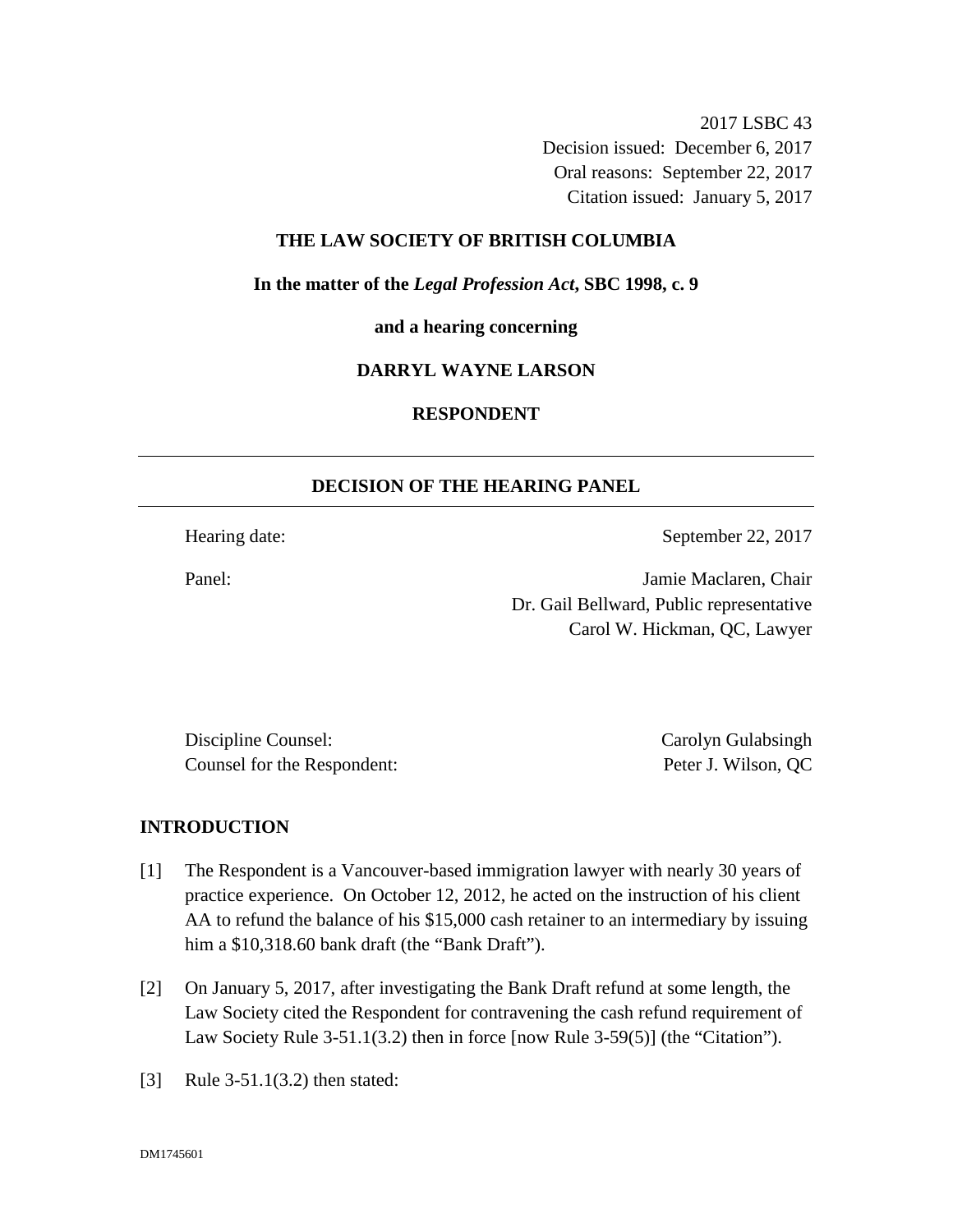A lawyer who accepts an aggregate amount in cash of \$7,500 or more under subrule (3.1), must make any refund greater than \$1,000 out of such money in cash.

- [4] The Citation alleged that the Respondent's contravention of Rule 3-51.1(3.2) constituted professional misconduct, pursuant to section 38(4) of the *Legal Profession Act*.
- [5] The hearing of the Citation proceeded in Vancouver on September 22, 2017 as a conditional admission of a discipline violation pursuant to Rule 4-30. The Respondent admitted to his alleged professional misconduct on the condition that the Panel order a \$4,000 fine and \$1,000 in Schedule 4 hearing costs (not including Rule 5-11(5) disbursements) as a disciplinary action jointly proposed by the parties.
- [6] The hearing concluded within a half-day when the Panel issued an oral decision and orders on determination, disciplinary action and costs. The Panel determined that the Respondent had committed professional misconduct. Accepting the parties' Rule 4-30 proposal as reasonable and fair in all of the circumstances, the Panel ordered the Respondent to pay a \$4,000 fine and \$1,262.05 in total costs and disbursements to the Law Society. The written reasons follow.

### **BACKGROUND**

- [7] The parties filed an Agreed Statement of Facts as the entirety of facts in evidence. The Agreed Statement of Facts included the Respondent's admission that he committed professional misconduct by contravening the cash refund requirement of Law Society Rule 3-51.1 (3.2) then in force. The Panel accepted the Agreed Statement of Facts, and the facts outlined in this decision are summarized from that document.
- [8] The Respondent has primarily practised immigration law since his 1988 call to the British Columbia bar. He has practised with the same Vancouver law firm for the last 20 years.
- [9] In January 2012, AA retained an associate at the Respondent's law firm (the "Associate") to facilitate his immigration to Canada from Iran. AA provided a \$15,000 cash retainer to the Associate while she was travelling in Iran. The Associate brought the retainer funds to Canada and deposited them into the law firm's trust account.
- [10] The Respondent assumed primary conduct of AA's file after April 2012. On August 17, 2012, AA emailed the Respondent to terminate his retainer and to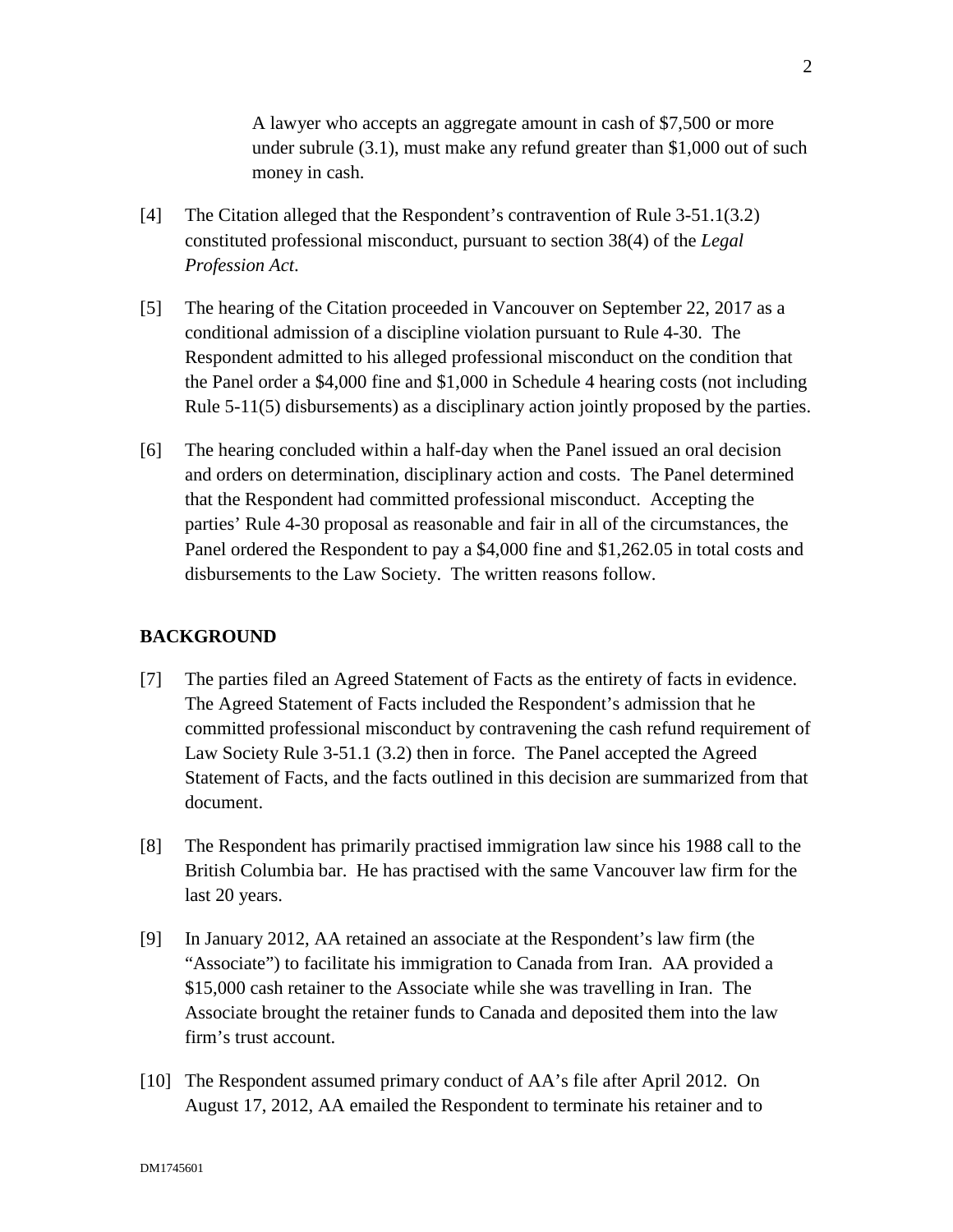arrange for the refund of all unused retainer funds to him in Iran. The Respondent calculated the unused retainer funds to be \$10,318.60, and proposed that the Associate bring that amount in cash to AA in October 2012 when she was due to travel to Iran.

- [11] The Associate expressed discomfort with the plan to enter Iran with such a large amount of cash, so the Respondent emailed AA on October 2, 2012 with a new proposal to deposit the funds in AA's American bank account. On October 12, AA replied by email to instruct the Respondent to instead pay the funds to a trusted relative (the "Designate") who was travelling to Vancouver from the United States that weekend. AA did not specify how the funds should be transferred to the Designate.
- [12] The Respondent immediately confirmed AA's proposed plan with the Designate who requested that the funds be made payable to his name. Later on October 12, the Respondent secured the Bank Draft. The Respondent's assistant provided the Bank Draft in person to the Designate on October 14 after verifying his identification and obtaining a signed acknowledgement of receipt. The Respondent understood that the Designate planned to take the Bank Draft to the United States where he would credit the funds to AA.
- [13] The Respondent was aware of the cash refund requirement under Rule 3-51.1(3.2) when he issued the Bank Draft. But he did not seek guidance from the Law Society regarding the application of Rule 3-51.1(3.2) prior to refunding AA's retainer.
- [14] In filing his firm's 2012 trust report with the Law Society, the Respondent answered "yes" to the question that asked, "Did the practice pay any refunds related to cash receipts, in excess of \$1,000?" He answered "no" to the question that asked, "Were all such refunds done by way of a cash payment (not by trust cheque) as required by Rule 3-51.1(3.1)?" The Respondent explained his "no" answer thus:

The excess trust funds of \$10,318.60 were were [sic] returned to the client using a money order. Which we were instructed to forward to a relative in the U.S. We could not have done this by sending cash.

- [15] The Respondent's 2012 trust report answers caused a Law Society auditor to express concerns of misconduct to the Law Society's Professional Conduct department in October 2013. Following a lengthy investigation of those concerns, the Law Society issued the Citation.
- [16] In the Agreed Statement of Facts, the Respondent admitted that refunding the balance of AA's cash retainer to the Designate by way of the Bank Draft was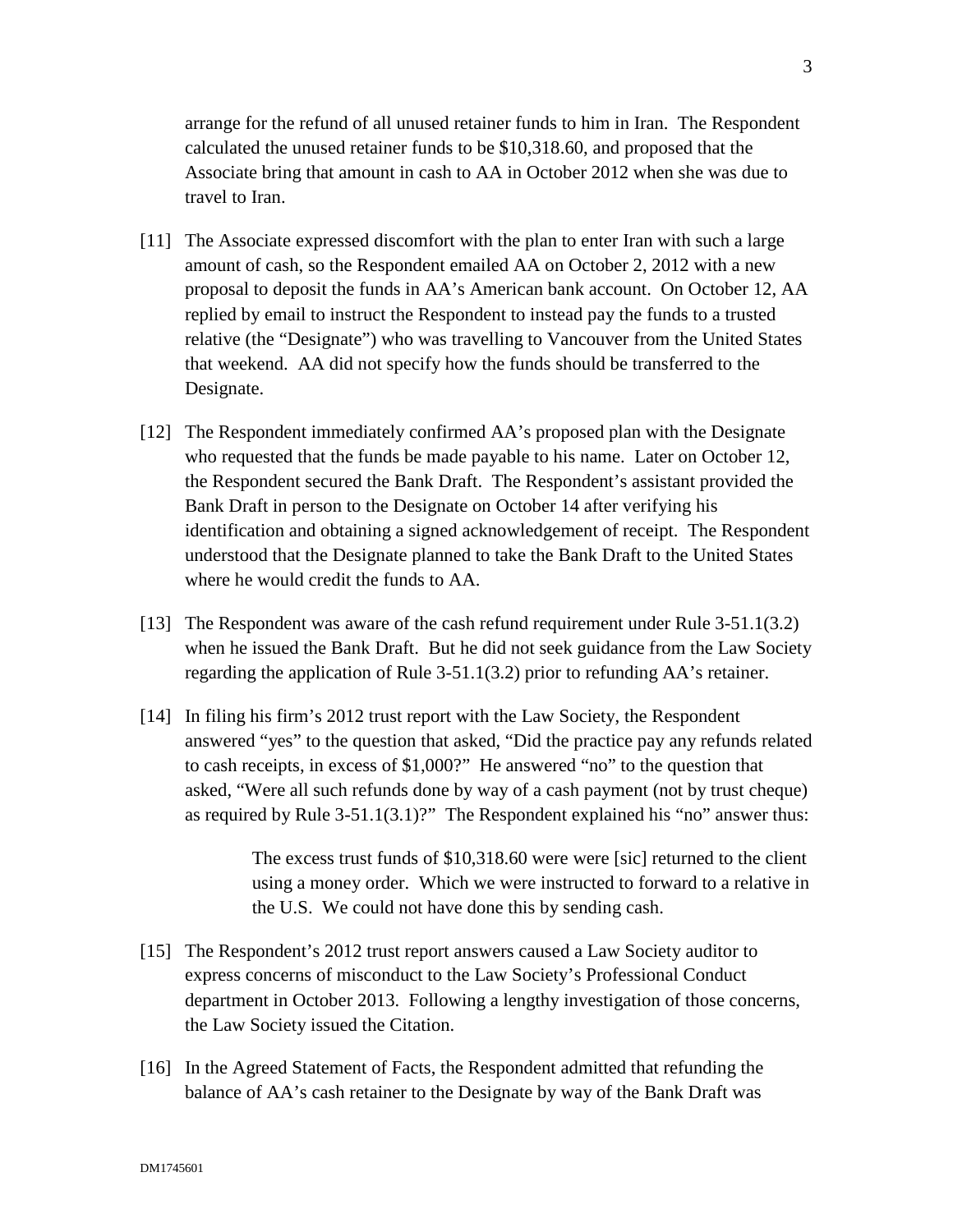contrary to Rule 3-51.1(3.2) then in force. He further admitted that it amounted to professional misconduct.

#### **ISSUES**

[17] The Panel must determine:

- (a) Whether the Respondent's admitted contravention of the cash refund requirement of then Rule 3-51.1(3.2) constitutes professional misconduct pursuant to section 38(4) of the *Legal Profession Act*; and
- (b) If (a) is affirmed, whether the jointly proposed disciplinary action of a \$4,000 fine and a \$1,000 costs order (not including disbursements) is fair and reasonable in all of the circumstances.

## **LAW**

#### **Cash transactions**

- [18] When the Respondent contravened the cash refund requirement of Law Society Rule 3-51.1, subrules (3.1) and (3.2) stated:
	- (3.1) … a lawyer may accept an aggregate amount in cash of \$7,500 or more in respect of a client matter or transaction for professional fees, disbursements, expenses or bail.
	- (3.2) A lawyer who accepts an aggregate amount in cash of \$7,500 or more under subrule (3.1), must make any refund greater than \$1,000 out of such money in cash.

#### **Test for professional misconduct**

[19] Professional misconduct is not defined in the *Legal Profession Act*, the Law Society Rules or the *Code of Professional Conduct for British Columbia*. The Benchers instead assess a lawyer's conduct in specific circumstances to determine if there is "a marked departure from that conduct the Law Society expects of its members": *Law Society of BC v. Martin*, 2005 LSBC 16 at paragraph 171. In *Martin*, the hearing panel observed at paragraph 154: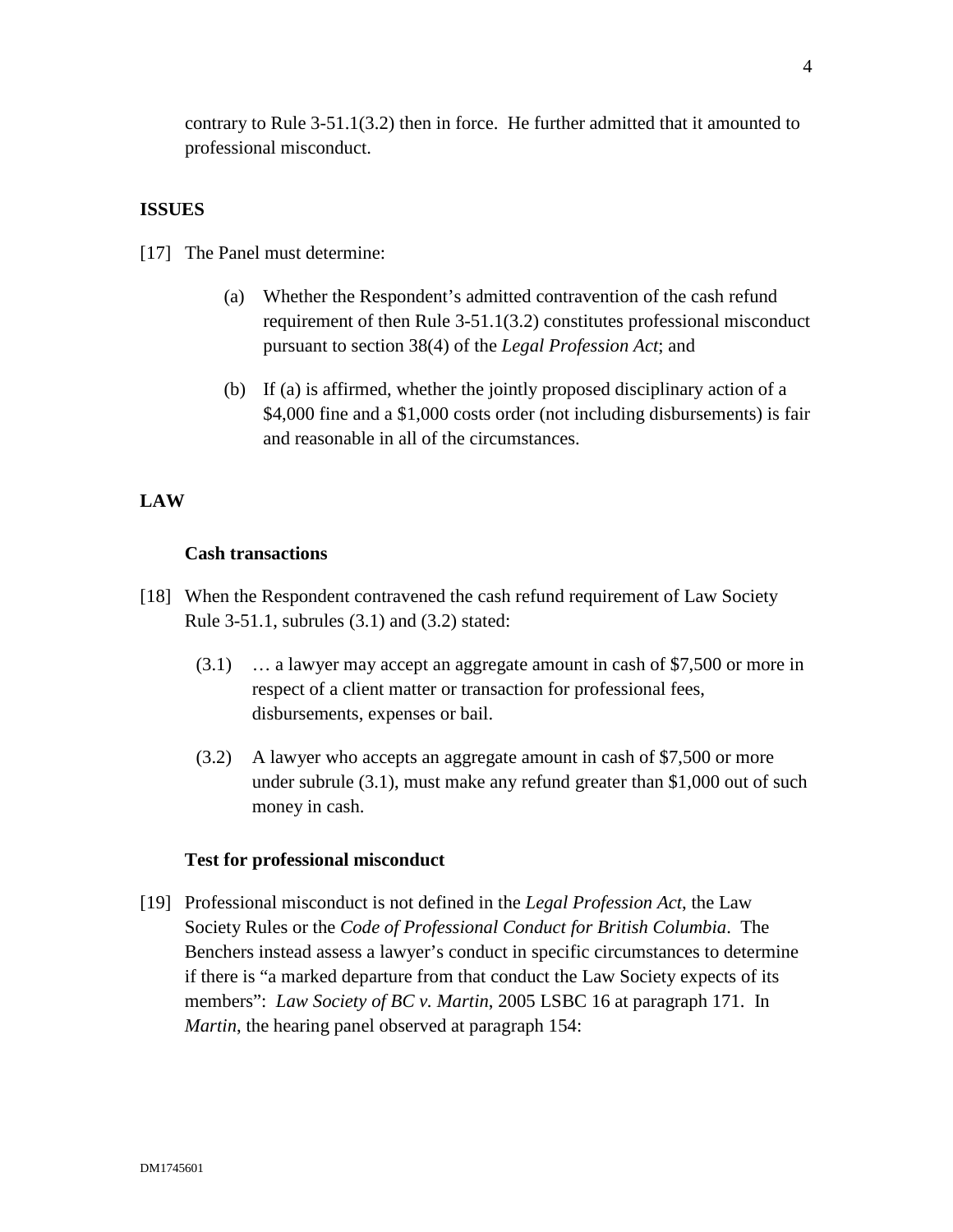... The real question to be determined is essentially whether the Respondent's behaviour displays culpability which is grounded in a fundamental degree of fault, that is whether it displays gross culpable neglect of his duties as a lawyer.

[20] In *Re: Lawyer 12*, 2011 LSBC 11 at paragraph 14, the hearing panel summarized previous applications of the *Martin* test as follows:

> In my view, the pith and substance of these various decisions displays a consistent application of a clear principle. The focus must be on the circumstances of the Respondent's conduct and whether that conduct falls markedly below the standard expected of its members.

This articulation of the *Martin* test was accepted by the review panel in *Re: Lawyer 12*, 2011 LSBC 35 at paragraph 8.

- [21] Not every breach of the Law Society Rules including cash transaction rules will amount to professional misconduct. In *Law Society of BC v. Chan*, 2008 LSBC 30, the respondent received cash for the purpose of paying a client's government program fee, in breach of then Rule 3-51.1. Prior to receiving the cash, the respondent reviewed the *Professional Conduct Handbook* (then in force) for his obligations in the prevention of money laundering, but overlooked his duties under the Law Society Rules. The hearing panel "hesitantly" concluded that his conduct amounted to a rules breach rather than professional misconduct.
- [22] Upon review in *Law Society of BC v. Chan*, 2009 LSBC 20, the majority of the Benchers upheld the underlying rules breach decision on the basis that there was no precedent for a determination of professional misconduct where a breach of Rule 3- 51.1 was unwitting. The minority, meanwhile, relied upon *Law Society of BC v. Kirkhope*, 2005 LSBC 23 for the proposition that a lawyer's failure to ascertain and observe Rule 3-51.1 was sufficient for professional misconduct.
- [23] In *Law Society of BC v. Lyons*, 2008 LSBC 09, the respondent sought guidance from the Law Society before depositing a client's cash pre-payment into trust. Though the parties' evidence differed on whether the Law Society advised the respondent that his contemplated breach of Rule 3-51.1 was a rule "exception" rather than a rule "violation", the hearing panel found that the respondent's breach was intentional, and consequently confirmed his admission of professional misconduct. The hearing panel also opined on the purpose and effect of Rule 3- 51.1 at paragraph 26: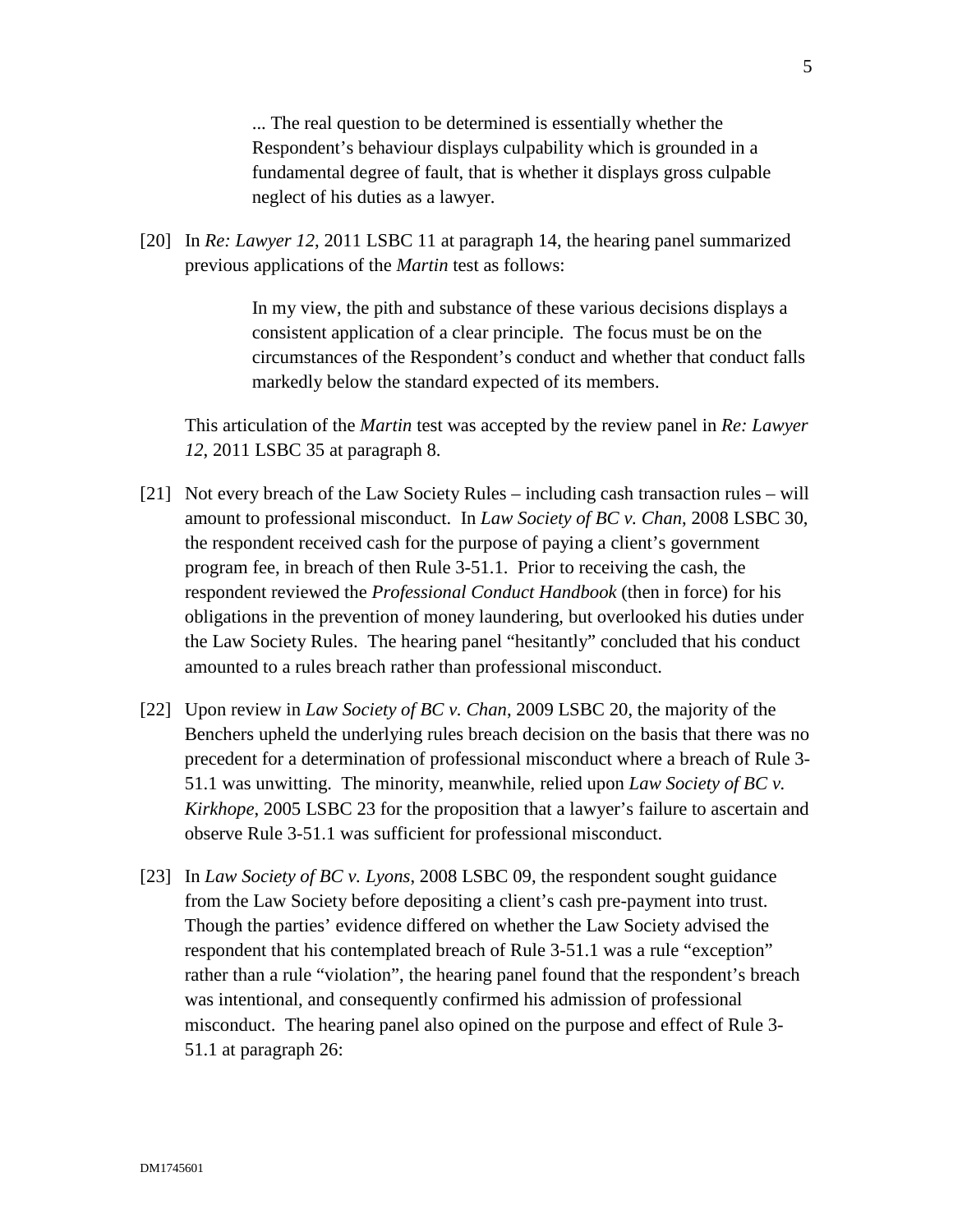It should also be noted that the purpose and effect of Rule 3-51.1 are to prevent money laundering in the simplest way possible – "If cash cannot be accepted, it cannot be laundered." The rule is a financial transaction rule, not a money laundering rule. It is objective and simple, and does not call for any application of judgment or due diligence as to the purpose or intentions of the person tendering the prohibited cash to the lawyer.

### **EVIDENCE**

- [24] In the Agreed Statement of Facts, the Respondent admitted to knowingly contravening the cash refund requirement of Rule 3-51.1(3.2) on October 12, 2012. He reported the fact of his breach to the Law Society in his law firm's 2012 Trust Report on March 31, 2013. In a letter to Law Society staff dated June 9, 2014, he explained that he provided the Bank Draft instead of cash to the Designate because he viewed it as "more convenient and safer" under the circumstances.
- [25] The Respondent admitted to being fully aware of the application of Rule 3- 51.1(3.2) when he issued the Bank Draft. As a final statement in the Agreed Statement of Facts, and as a conditional admission of a discipline violation pursuant to Rule 4-30, the Respondent admitted that his conduct amounted to professional misconduct.

### **DETERMINATION**

- [26] On the facts established by the Agreed Statement of Facts, the Panel found that the Respondent's knowing contravention of the cash refund requirement of then Rule 3-51.1(3.2) was a marked departure from the standard of compliance expected of lawyers. He made no effort to ascertain from the Law Society how to properly observe the cash refund rule under the circumstances. Apart from his own stated concerns of safety and convenience, nothing prevented him from providing cash to the Designate in fulfillment of AA's instructions and in compliance with the Law Society Rules.
- [27] This Panel found that the Respondent displayed culpability grounded in a fundamental degree of fault by deliberately disregarding Rule 3-51.1(3.2) for the sake of perceived safety and convenience. His behaviour therefore constituted professional misconduct as conditionally admitted.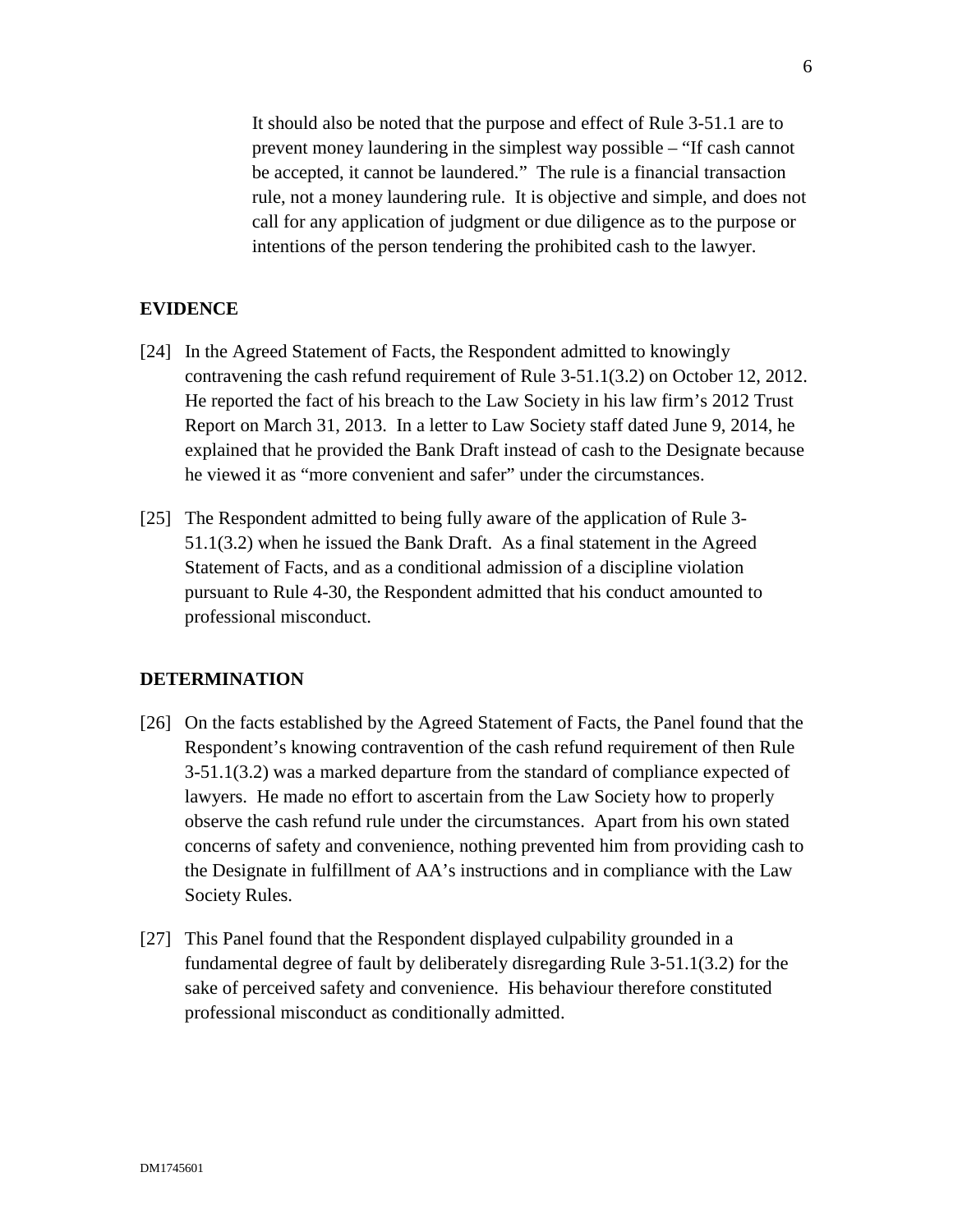## **DISCIPLINARY ACTION**

- [28] The Law Society's disciplinary proceedings are designed to fulfill its mandate to uphold and protect the public interest in the administration of justice as set out in section 3 of the *Legal Profession Act*.
- [29] Here, as an essential aspect of the parties' Rule 4-30 proposal, the Respondent consented to the disciplinary action of a \$4,000 fine and \$1,000 in Schedule 4 assessed hearing costs (not including Rule 5-11(5) disbursements). The Panel considered whether the proposed fine and costs order were acceptable as "within the range of a fair and reasonable disciplinary action in all the circumstances." (*Law Society of BC v. Rai*, 2011 LSBC 2, para. 7). Under Rule 4-31, if the Panel did not accept the proposed disciplinary action, the Citation would proceed to a new hearing before another panel.
- [30] The Rule 4-30 process of conditional admissions and consent to disciplinary action facilitates the settlement of disciplinary proceedings. It often saves the Law Society and respondents from expending significant resources over the course of a full-scale investigation and hearing. It provides the systemic means by which parties can craft pragmatic and fair settlements with a whole range of professional and personal factors taken into account.
- [31] In accepting or rejecting a proposed disciplinary action under Rule 4-30, a panel does not decide what disciplinary action it would itself impose under the circumstances, but instead exercises its independent judgment to determine if the proposed disciplinary action is fair and reasonable as measured against the appropriate penalty factors.
- [32] For many years, Law Society panels have considered the long non-exhaustive list of penalty factors set out in *Law Society of BC v. Ogilvie*, 1999 LSBC 17. In *Law Society of BC v. Lessing*, 2013 LSBC 29, at paragraphs 57-60, the review panel identified the two most important penalty factors from *Ogilvie* as: (i) the need to ensure the public's confidence in the integrity of the profession; and (ii) the possibility of remediating or rehabilitating the respondent. The *Lessing* review panel also observed that, where there is conflict between these two factors, protection of the public should take priority over rehabilitation of the respondent.
- [33] More recently, in *Law Society of BC v. Dent*, 2016 LSBC 05, the hearing panel affirmed the prioritization of penalty factors in *Lessing*, and, at paragraphs 19-25, consolidated the wider list of *Ogilvie* factors into four general factors for determining appropriate disciplinary action: (i) the nature, gravity and consequences of the misconduct; (ii) the character and professional conduct record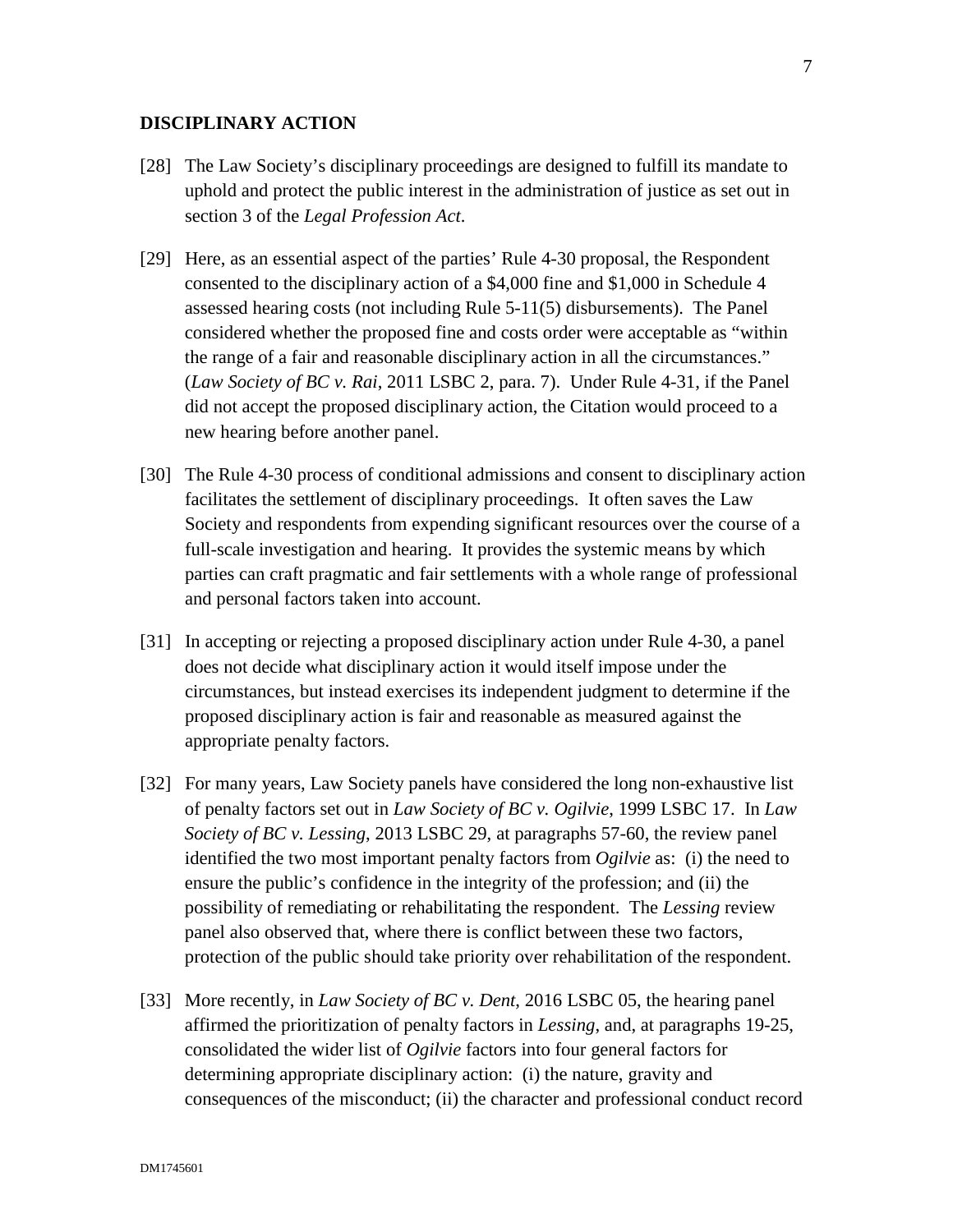of the respondent; (iii) acknowledgement of the misconduct and remedial action; and (iv) public confidence in the legal profession including public confidence in the disciplinary process.

[34] The Panel considered each of the four general factors from *Dent* in assessing whether the proposed disciplinary action is within the range of fair and reasonable outcomes in all of the circumstances, with protection of the public foremost in mind.

### **Nature, gravity and consequences of the misconduct**

[35] In *Law Society of BC v. Norton*, 2008 LSBC 36, the hearing panel commented on the importance of then Rule 3-51.1 in assessing discipline for the respondent who had accepted cash from his client in unknowing breach of the rule, but who had promptly reported his conduct and repaid the cash upon discovering his error. The panel stated at paragraph 2:

> The Panel notes that this provision of the Rules is an important and critical provision for the legal profession in Canada. This Rule is intended to ensure that lawyers do not inadvertently assist in money laundering transactions. It takes the place of the mandatory reporting rules of the Federal Government respecting large cash deposits and suspicious transactions that apply to other professionals but conflict with lawyers' duty of confidentiality to their clients. Accordingly, the importance of this Rule and its enforcement must not be understated.

[36] Here, the Respondent's decision to issue the Bank Draft had no known negative consequences, but his conscious and somewhat casual disregard for an important rule designed to prevent inadvertent money laundering contributed to the gravity of his misconduct. He had sufficient time and knowledge to pursue the perfectly acceptable option of refunding AA's retainer to the Designate in cash, but he instead chose to breach Rule 3-51.1(3.2) for the sake of perceived safety and convenience.

#### **Character and professional conduct record of the respondent**

[37] The Respondent has no professional conduct record over his 29 years of practice in British Columbia. Neither party provided any evidence about his character.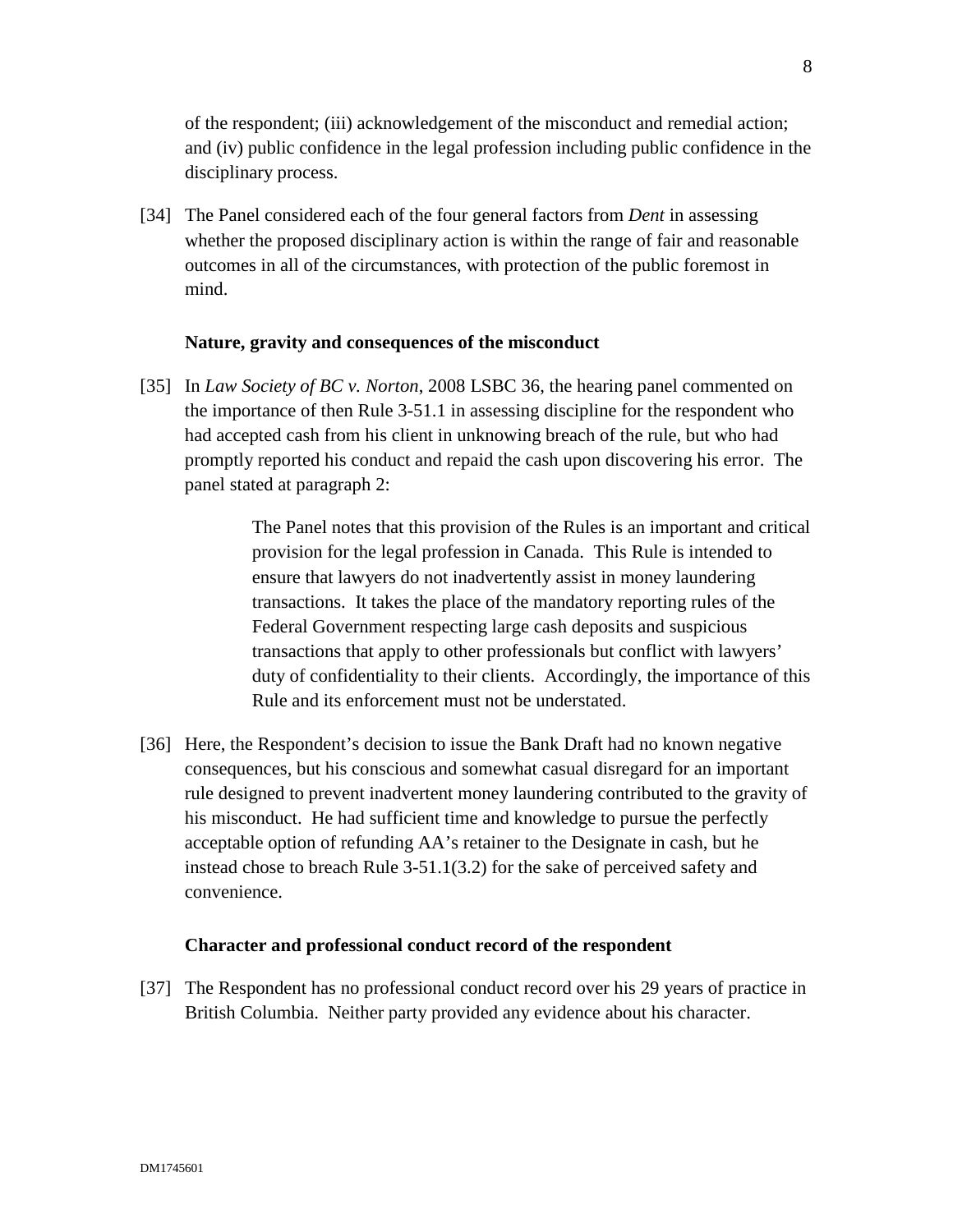### **Acknowledgement of the misconduct and remedial action**

[38] The Respondent freely acknowledged his breach of Rule 3-51.1(3.2) in his law firm's 2012 Trust Report – roughly five and a half months after the fact. He was forthright in admitting that he was aware of the application of Rule 3-51.1(3.2) at the time. He also acknowledged and admitted his misconduct through the Rule 4- 30 process shortly after being issued the Citation.

# **Public confidence in the legal profession including public confidence in the disciplinary process**

- [39] To maintain public confidence in its efforts to prevent lawyers' inadvertent facilitation of money laundering, the Law Society must respond firmly – and be perceived to respond firmly – to instances where lawyers breach a cash transaction rule despite full knowledge of its terms and application. The public will have greater confidence in Law Society disciplinary processes when the sanctions are proportionate, fair and reasonable in all of the circumstances, including the range of sanctions levied in prior similar cases.
- [40] There is a small array of prior Law Society decisions on penalty for breach of the cash receipt requirement under former Rule 3-51.1 [now Rule 3-59(3)], but no prior decisions on a breach of the cash refund requirement under former Rule 3-51.1(3.2) [now Rule 3-59(5)]. Accordingly, this Panel found limited guidance in the range of penalties from prior Law Society decisions.
- [41] In prior Law Society decisions on penalty for breach of the cash receipt requirement, the penalties range from a \$500 fine in *Norton* to a \$2,000 fine in *Law Society of BC v. Van Twest,* 2011 LSBC 20, where the respondent was aware of then Rule 3-51.1 but breached the cash receipt requirement by accepting \$9,000 in cash while under the mistaken impression that the limit was \$10,000 rather than \$7,500.
- [42] In *Lyons*, where the respondent admitted to knowingly breaching then Rule 3-51.1 twice in nine months while of the view that it amounted to a rule "exception" rather than a rule "violation", the panel ordered a \$1,500 fine. Shortly thereafter, in *Law Society of BC v. Adelaar*, 2009 LSBC 1, the panel assessed a \$1,000 fine to the respondent who had knowingly but unexpectedly breached then Rule 3-51.1 because his compliance likely would have violated provisions of the *Professional Conduct Handbook* (then in force), and compromised his client's significant financial interests.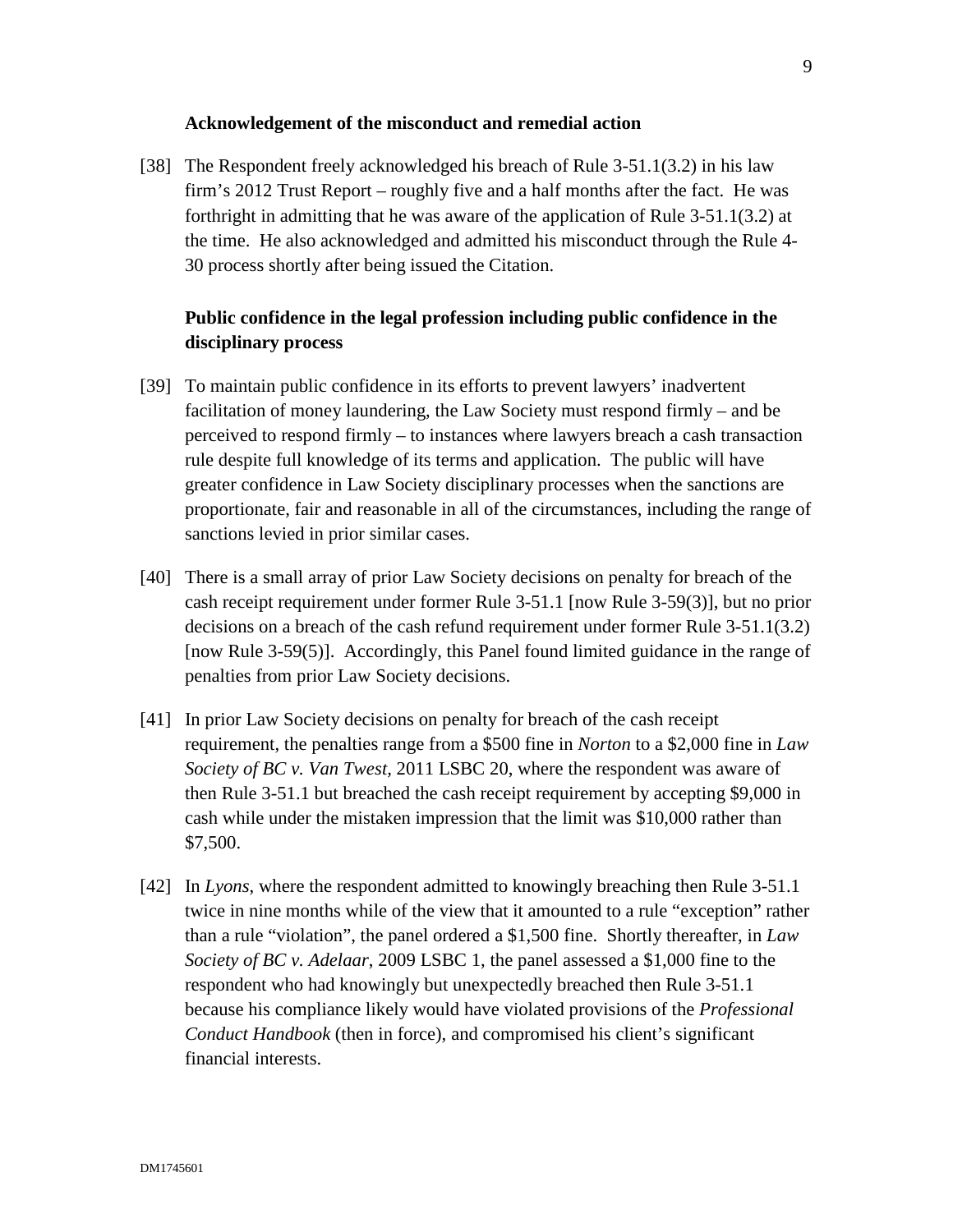[43] In *Law Society of BC v. Chan*, 2009 LSBC 31, the hearing panel fined the respondent \$1,000 for his unwitting breach of then Rule 3-51.1. In *Law Society of BC v. Burgess*, 2011 LSBC 3, the hearing panel fined the respondent \$750 for breaching then Rule 3-51.1 while under the mistaken impression that his conduct was an allowable exception.

# **DISPOSITION**

- [44] Having affirmed the Respondent's contravention of the cash refund requirement of then Rule 3-51.1(3.2) as professional misconduct, the Panel found the jointly proposed disciplinary action of a \$4,000 fine and a \$1,000 costs order (not including disbursements) to be fair and reasonable in all of the circumstances.
- [45] This is the Law Society's first disciplinary action for a breach of the cash refund requirement under former Rule 3-51.1(3.2) and current Rule 3-59(5). Though a \$4,000 fine is higher than any previous fine levied for a knowing or unknowing breach of Rule 3-51.1, it is not outside what the Panel viewed as fair and reasonable discipline in circumstances where the lawyer knowingly breached an important cash transaction rule for the main reason of convenience.
- [46] Importantly, the proposed disciplinary action was the product of pragmatic negotiation between the Law Society and the Respondent who was ably represented by experienced counsel, and who had ample time to consider the implications of the Rule 4-30 proposal. The Panel did not hear or consider all of the practical reasons that led the parties to jointly propose a \$4,000 fine and \$1,000 in Schedule 4 costs. It is not necessarily what the Panel would have assessed as disciplinary action in a full-scale hearing under section 38 of the *Legal Profession Act*. Nor is it instructive for determining the range of future penalties for a breach of Rule 3- 59(5). But it is fair and reasonable in all of its particular circumstances.
- [47] The Panel consequently ordered the Respondent to pay a \$4,000 fine to the Law Society by October 31, 2017. The Respondent's hearing took about a half-day to be heard. The Panel therefore awarded \$1,262.05 in costs to the Law Society. This amount is composed of \$1,000 for a complete hearing, pursuant to Schedule 4 Tariff Item 25, and \$262.05 in total Rule 5-11(5) disbursements, including the court reporter fees for half-day attendance.

### **NON-DISCLOSURE ORDER**

[48] Pursuant to its discretion under Rule 5-8(2), the Panel ordered that the hearing transcript refer to the Respondent's client as AA, and that the hearing transcript and